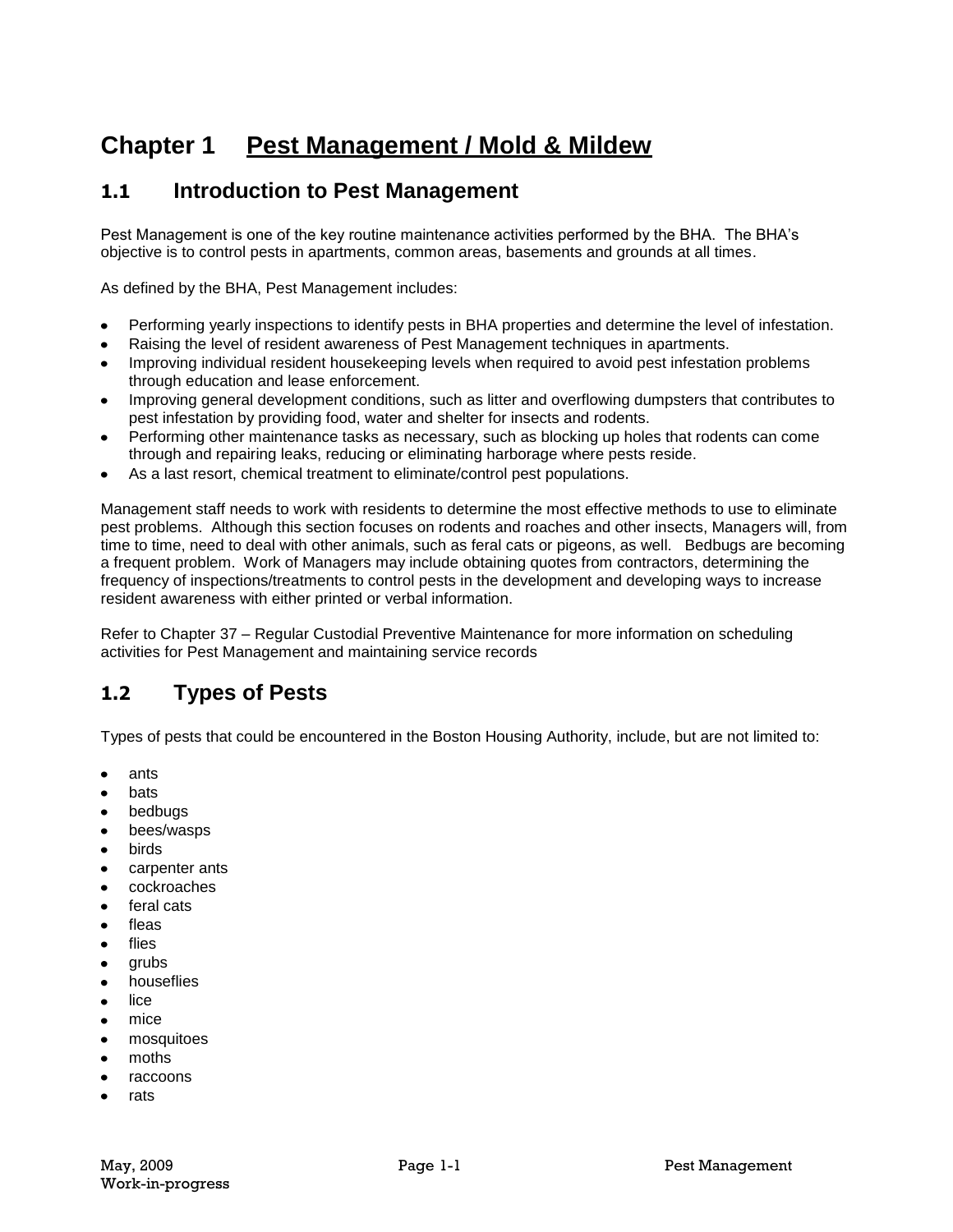- silverfish
- skunks
- squirrels/chipmunks
- termites
- ticks
- weeds

Roaches and rodents (primarily mice, and in some cases rats) have been the most prevalent problems at BHA developments in the past. Fleas are also a problem, especially in basements where feral cats have made homes, and in basements with dirt floors and/or a lot of moisture.

More recently, bedbugs have become a growing problem. Bedbugs, which seemed to be eradicated in the US after World War 2, are back and are a problem not just in BHA housing, but many other housing complexes, colleges, cruise ships and hotels/motels.

# **1.3 Control Methods**

*Integrated Pest Management* (IPM) is a term used to reflect the use of a combination of pest control methods, including resident education, methods to exclude pests from individual apartments (i.e. caulking and otherwise sealing holes in walls and floors), site cleanliness, apartment cleanliness, baiting, trapping and chemical treatment. IPM is focused on using chemical application as a last resort, as chemical treatment may have adverse health affects on residents. The four basic IPM principles are (1) monitoring pest populations with sticky traps to find out where pests are living and hiding, (2) blocking pest access and entryways, (3) eliminating food and water, and (4) applying low-toxicity, low-risk pesticides only as necessary to address problems. Chemicals will be applied only on an "as needed" basis. The need for chemicals will be determined by an initial thorough inspection and follow up monitoring of pest activity.

Methods of control depend on the problem. Many chemicals are on the market to control pests, primarily insecticides and herbicides. There are traps and poisons to control rodents. All means of chemical control must be performed by a licensed applicator, either in house or contracted out. Pests seem to develop a resistance to individual chemicals over time, and it is important to be aware of new kinds of chemical applications as they become available on the market. The use of "bombs" to control pests, particularly roaches, in apartments is prohibited. Residents are not permitted to use pest bombs, due to the danger of explosion. Residents' use of any pesticide products should be highly discouraged. Many pesticide products available to the general public will counteract the low toxicity products being used by BHA Pesticide Applicators and contractors. Fogging is, also, prohibited but dusting may be necessary in basements for treatment of fleas.

Poor housekeeping contributes to the pest problem. Therefore, resident education, preparation prior to the pest contractor's visit and the use of housekeeping citations are important means to decrease pests in public housing and increase the efficacy of the pest contractor's service call. Poor site cleanliness and inadequate trash/garbage storage also contribute to pest problems.

It is a goal of the Boston Housing Authority that all Developments incorporate IPM practices into their annual Pest Management Plan. All Developments should strive to develop and implement an IPM plan as their budget permits. In order to be effective, IPM must be implemented in entire buildings [not random units] and it has been found that a year long contract vs. a partial year contract is more effective. The use of the quotation sheet that accompanies the BHA IPM Spec will give the manager the tool to set up an IPM contract and set parameters for the numbers of units in the base contract to be initially inspected, frequency and number of units for return visits for monitoring and treatments if necessary and a line item for common areas to be inspected and treated, also, only if necessary. There is a place to include bedbug inspections, treatments and follow up inspections and treatments but the IPM spec does not address the bedbug problem completely. It gives the manager a way to immediately address a bedbug issue while putting together a separate contract to inspect and treat all apartments that abut the bedbug infested apartment found by your IPM contractor or BHA staff. See Bedbug Controls for a full description of the BHA treatment policy.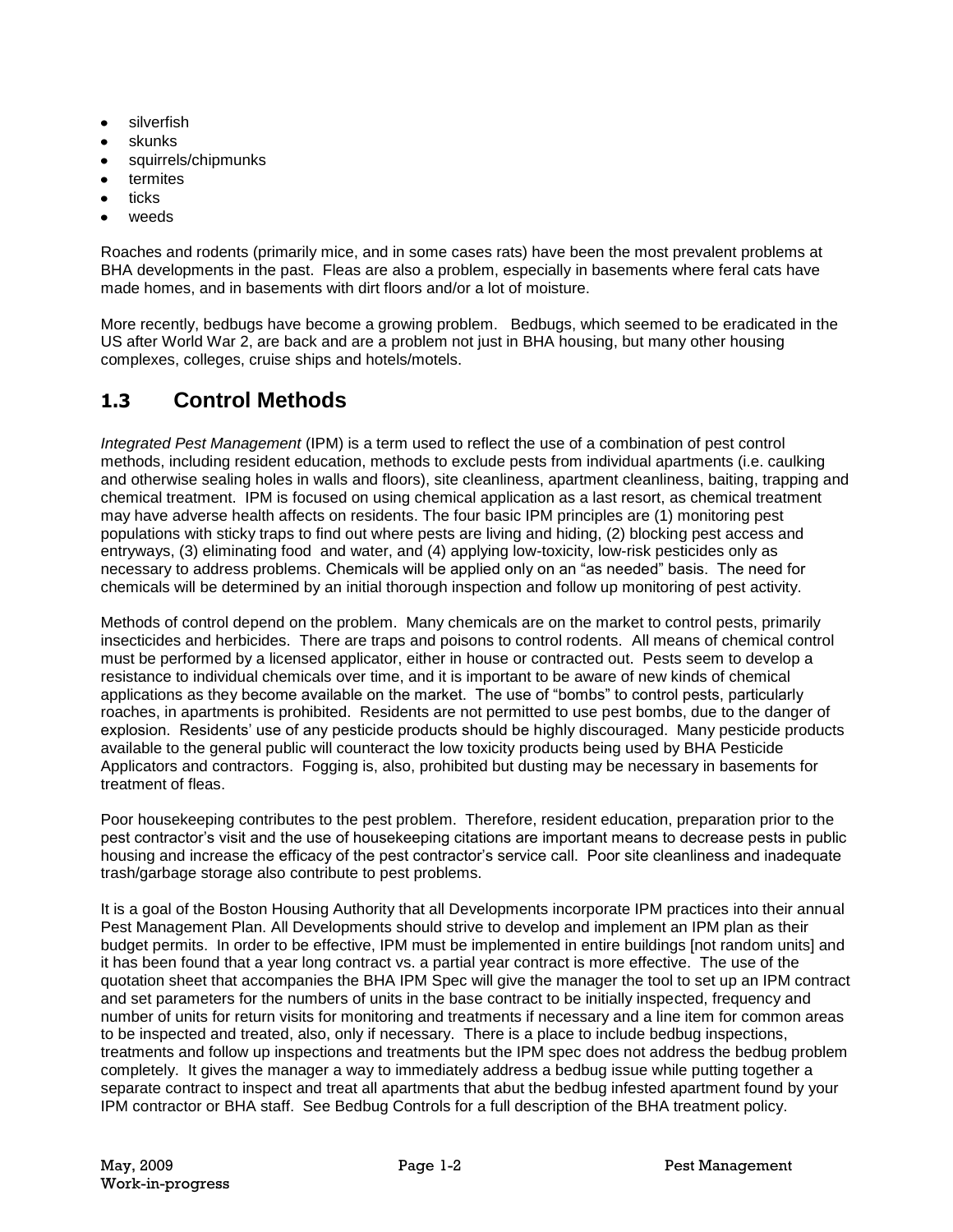You can find the BHA IPM Spec and IPM quotation sheet (to be cut and pasted on a site based quotation form) in the S:drive, SOP folder, SOP appendices, Chapter 16, Pests and Mold, Pest Control Specs folder.

## **1.4 Use of In-House Staff**

The BHA pays for extermination training and licensing of Laborers and Janitor Groundskeepers. All staff that have these licenses are permitted to perform chemical applications to control pests and weeds.

When utilizing in-house staff make sure they have a valid Massachusetts pesticide applicator's license and it is on their person when performing pesticide applications on any BHA site. They must have the license on file with the Risk Management Department. Send a copy to the Maintenance Systems Manager and it will be scanned into the development and program folders in the SOP. Any employee who would like to become a licensed exterminator should contact the Maintenance Systems Manager. They will be supplied the materials needed to study for the test and the schedules for workshops and tests offered. The workshops and tests are given at the UMass Extension Center, Waltham. The Maintenance Systems Manager and the Risk Management Department will process paperwork necessary to acquire materials, schedule workshops and tests. The BHA will incur all initial costs but if the employee fails the first test, they must pay for any additional tests themselves. More information on how to obtain an applicator's license is contained in S:drive, SOP folder, SOP Appendices.

All license holders should have a copy of the Pesticide Applicator Training Manual on-hand and/or a copy in the maintenance office. License holders obtained this manual and all other study materials when they applied to take the license exam. All pesticide applicators are required to know basic safety and handling rules for pesticide use, this information is contained in this manual. Copies of the Manual can be obtained from the Maintenance Systems Manager. It is also the license holder's responsibility to review the Material Safety Data Sheets [MSDS] for all pesticides products before commencing any pesticide treatments. [Refer to Chapter 3]

The BHA pesticide applicators should be performing West Nile Virus Treatments at all BHA developments on a yearly basis as requested by the City of Boston. Only licensed pesticide applicators can apply chemical weed control in the BHA even if the product is available to the general public. BHA licensed pesticide applicators should perform all chemical weed control unless contracted out to an approved pesticide contractor.

### **1.5 Use of Contractors**

Developments do not have the staff to exterminate their entire development and so it is necessary to hire a contractor for a particular problem or to perform a yearly IPM contract. The practice of hiring a contractor once or twice yearly to perform chemical treatments in every apartment should cease. It has been proven time and time again that flush outs (chemical controls only) are not successful and pest populations continue to thrive in the BHA. The pests will continue to thrive until pest's basic needs are no longer present: food, water and harborage.

Managers/Superintendents should contract with a licensed contractor from the state contract list, FAC50. This contractor should be IPM certified and an awarded contractor in our Region – Boston is region 4. You may access this information on the website - [http://www.comm-pass.com.](http://www.comm-pass.com/) All state contracts are updated or put out to bid on a regular basis so always check the website before utilizing the state contracts to verify that there have been no changes.

Other requirements when awarding a contract are the contractor must show evidence of skill at providing IPM services; at least 5 years experience in providing pest control services; they must provide a certificate of Contractor's general liability insurance and worker's compensation insurance; they must provide all names of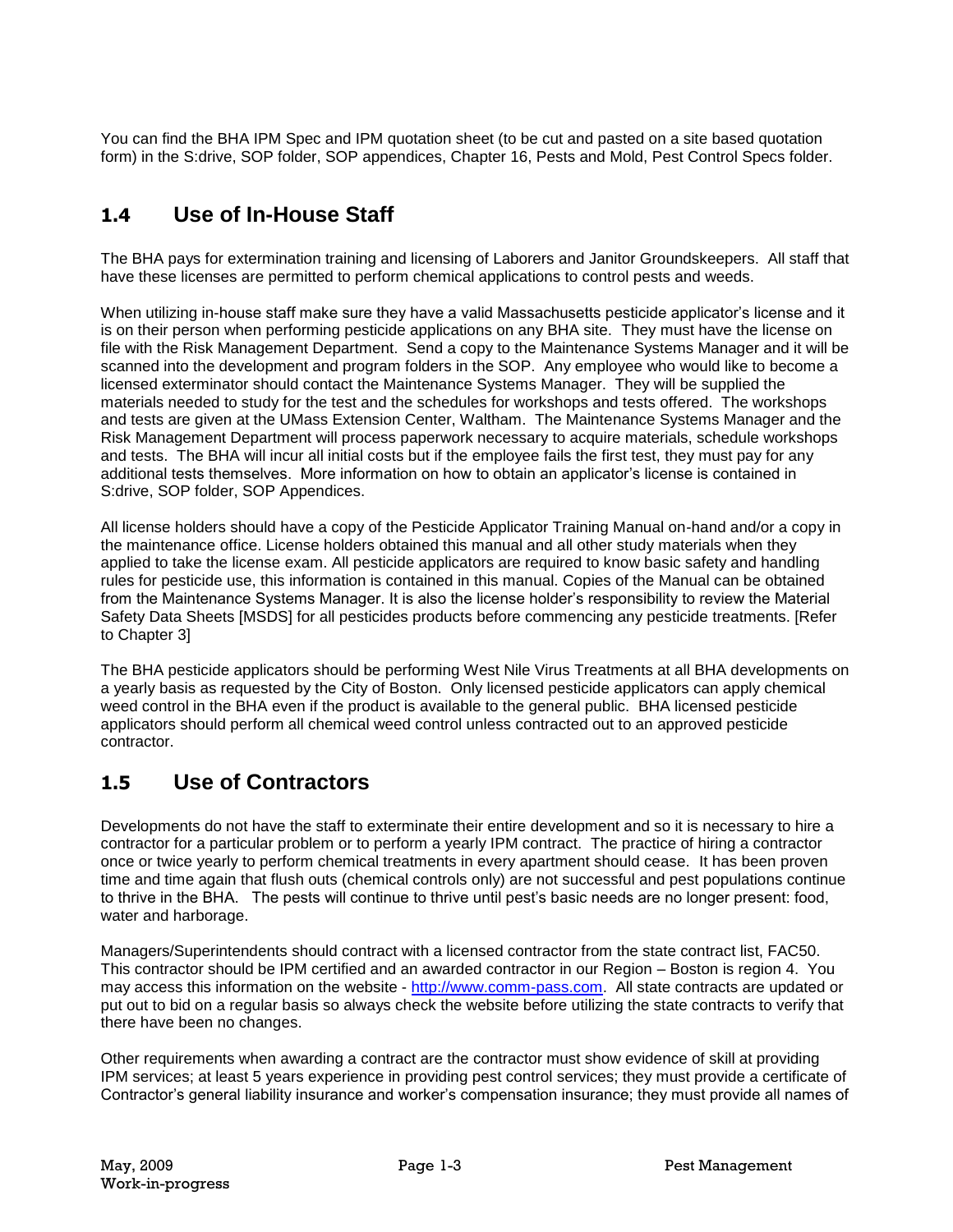their pesticide applicators and copies of their current pesticide applicators' licenses to the property manager or tenants if requested. All pesticide applicators must be fully licensed as required by the state of Massachusetts, MGL Chapter 132B: Section 10.

The contract should not be awarded based on lowest price only. The contract should be awarded only when the contractor meets the minimum requirements, shows past performance, proposes a quality IPM plan and commits to perform as a partner at a higher level and finally on the quotation provided.

# **1.6 Scheduling and Performing Inspections and Treatments**

Scheduling extermination will depend on the magnitude of the development's problem. As a general rule, all developments should have some form of IPM contract. This contract should include a yearly thorough inspection of all apartments, common areas, basements and utility rooms within the property. Residents should be encouraged to prepare their apartment for this inspection. Removal of all items in the closets, cabinets and drawers is imperative so the pesticide contractor can get a true reading of the infestation levels in the apartment. The preparation tends to compel the resident to clean out unwanted items rather than put them back after the inspection is completed. Residents must receive a flyer from the management office at least 48 hours in advance of the extermination. Entry into all apartments is mandatory. If every unit is not inspected and treated if necessary, the program will not be effective. If the resident received proper notice and they are not home, use the office key and where necessary break the lock. If the lock has to be broken, a resident charge is in order. If the pesticide contractor is required to return to the apartment with an additional charge to the BHA, you should consider charging the resident for the amount of the additional charge.

It is a good idea to make sure that there are no holes or raceways for the pests to travel in at the same time as the initial inspection. The closing of small holes is the responsibility of the contractor and is included in the IPM spec. Any holes too large for the contractor to correct with approved materials such as expandable foam, copper wool, spackle or joint compound and leaks found during the inspection, should be reported to the manager. Work orders generated because of these reports should be considered urgent and corrected as soon as possible. At every vacancy turnover, caulking and sealing of all possible pest entry points into apartments is required (Refer to Chapter 20). It is also required to inspect for holes and raceways whenever a resident has a recurring problem unrelated to housekeeping. Regular progress meetings with the pesticide contractor/technicians should include reports of poor housekeeping. Also, at the initial inspection and any time the contractor enters a unit for treatment or monitoring the IPM spec requires them to hepa vac the apartment capturing all dead and live pests seen at the time of the visit. Continual vacuuming by the resident is needed to clean up any dead carcasses or eggs left behind.

After the initial inspection/treatments are complete, a list of units should be developed that require follow up inspections, monitoring of pest activity, and subsequent treatments. This list called the focus list should include but not limited to all apartments with visible pest activity and housekeeping issues. Residents who were not initially on the focus list but have visible pest activity through out the year should be encouraged to put in a work order and should be added to the focus list for contractor follow up. Any pest activity noticed by BHA staff throughout the length of the contract should be reported to the maintenance super or manager for contractor follow up, too.

An IPM Housekeeping Log can be found in the S:drive, SOP folder, SOP appendices, Chapter 16 – Pests and Mold, Pest Control Specs. This can be used to track focus units. There is a column for housekeeping issues, health issues such as asthma (roach and rodent feces and parts are known to trigger asthma attacks), access to the apartment issues, and any corrective action taken. Dates of inspection, monitoring, treatments and educational visits can be noted on the housekeeping log as well.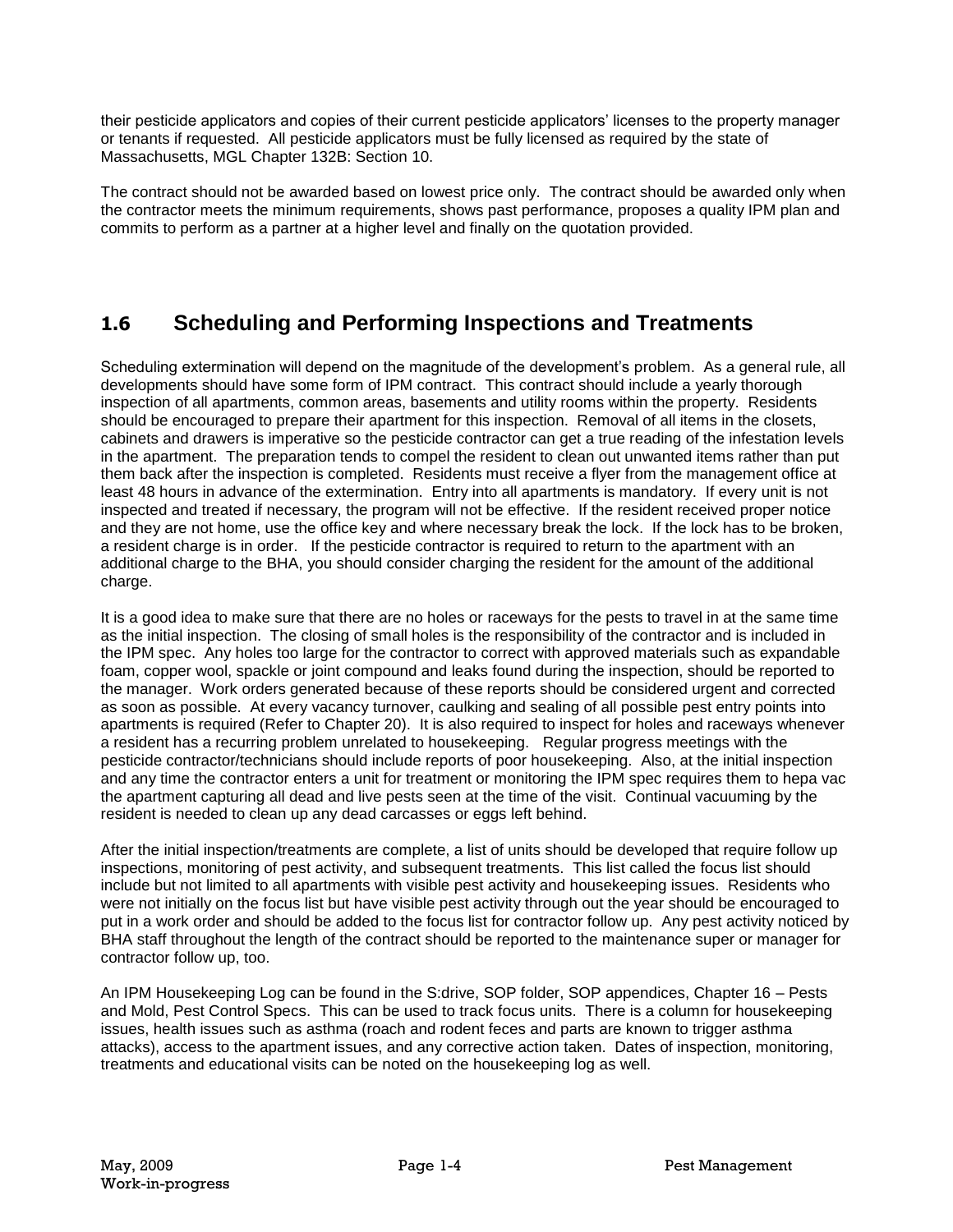### **1.7 Service Reports**

At the time of pesticide application, the contractor or the in-house BHA pesticide applicator must document all problems encountered including: the office key didn't work, there was a dog in the apartment so they couldn't enter, severe housekeeping problems, maintenance issues and levels of infestation. All contractors and in-house staff must complete the "BHA Pest Control Service Record" for every unit treated. See S:drive, SOP Folder – SOP Appendices for a copy of this form. All reports, records and housekeeping citations must be maintained in the annual Service Records Binder. Many contractors have their own service record reports. They are not required to fill out an additional BHA service record report but must supply the BHA with a copy of their companies' report.

### **1.8 Feral Cats**

Those developments that have a feral cat problem need to work closely with the Animal Rescue League or the M.S.P.C.A. They may provide you with "Have-a-Heart Traps" to capture feral cats or you can purchase them. The traps must be monitored on a daily basis and should never be left in basements over a weekend (that would be considered cruelty to the animals). After capture, the agencies will come and pick the cats up or you can drop them off. It may be necessary to provide food/water until you are able to drop off the cat and trap if it is borrowed. Residents should not be allowed to feed the feral cats. Feeding feral cats or birds can contribute to a rodent problem so enforcing the "no feeding rule" is very important. Make sure all basement doors and windows are secure to eliminate an entrance for the cats. Individuals caught breaking basement doors and/or windows should be dealt with according to the BHA lease. Keeping the feral cat problem to a minimum controls the flea problem in the basements, as well.

### **1.9 Bedbug Controls**

Bedbugs are experiencing a resurgence across the country and therefore complaints about bedbugs are increasing in all types of housing. Public housing is not immune to this problem. Procedures to aggressively treat and control bedbug infestation have been developed and must be followed at all times.

When a resident makes a complaint that they have bedbugs or that something is biting them but they can't indentify the source, a licensed exterminator (contactor or B.H.A. licensed pesticide applicator who can demonstrate bedbug experience) must inspect the apartment to verify the existence of bedbugs. When bedbugs are identified the following steps (complete procedure is in the S:drive, SOP appendices, Chapter 16 – Pests and Mold, Bedbugs folder) must be adhered to:

- 1) Perform an inspection of all apartments that abut the apartment where bedbugs have been indentified. This should include the apartment above, the apartment below and all apartments beside where the original complaint was lodged. Monitoring traps should be placed in all sleeping areas (question the residents) in all apartments that abut the complaining apartment as well as that apartment. If bedbugs are found in any of the apartments adjacent to the original apartment, all steps must be followed for each apartment where bedbugs were identified.
- 2) Send a notice to the residents that a treatment is needed and include the "Preparation Required Prior to a Bedbug Insecticide Application" which can be found in the S:drive, SOP appendices, Chapter 16 – Pests and Mold, Bedbugs folder. Some extermination contractors might have their own preparation requirements. The requirements developed by B.H.A. should be considered the least required before the treatment. The contractor can request additional preparation depending on the conditions of the apartment. We are required to give a 48 hour notice to all residents but a 72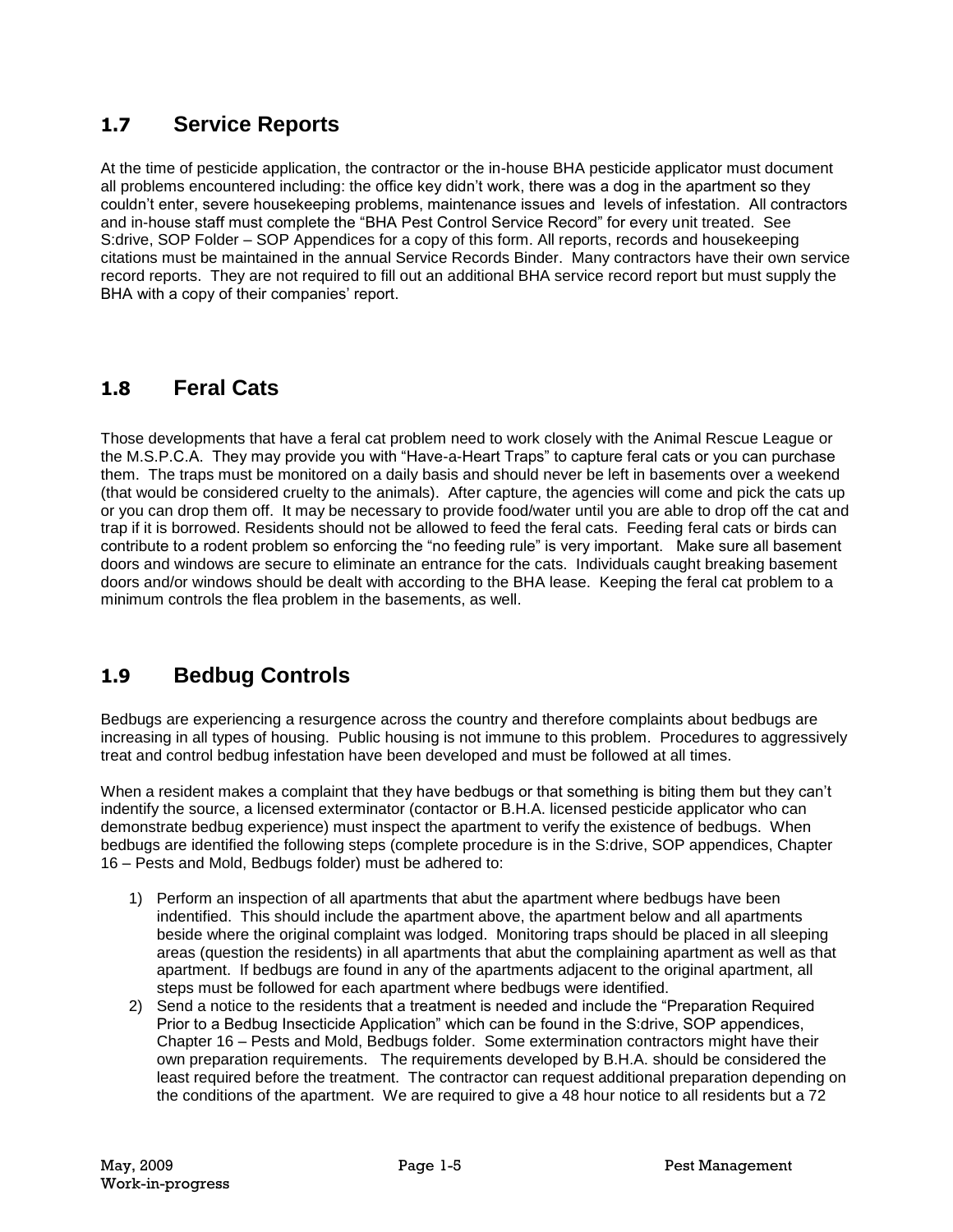hour notice or greater if possible is suggested because of the extent of preparation required to treat for bedbugs.

- 3) A treatment for each apartment where bedbugs were identified takes place on the date of the notice. Suggested insecticides are Phantom or Suspend – as of 11/1/04. It is recommended that a treatment not happen if the resident is not prepared. It will be wasteful to do so. If the resident does not do their part, this procedure will not work. Bedbugs are very elusive and have long dormancy periods (can live up to a year with out a blood meal). After the treatment, place monitoring traps in all sleeping areas (again, get this information from the resident).
- 4) After two weeks, the exterminator should return to inspect and document the activity in the original complaining apartment and all units that abut that apartment. Additional treatment(s) will be determined through regular inspections done every two weeks until which time it is determined that the problem no longer exists.

It is not necessary to pay a contractor to monitor the apartments. If you have a licensed applicator on staff, they are capable of inspecting and monitoring the activity of bedbugs on your site. Most superintendents with experience can inspect and monitor the activity, too. Bedbug treatment and control is very expensive so if you can cut some of the cost by monitoring the apartments utilizing B.H.A. staff, it is highly suggested that you do so.

Furniture and other personal belongings should not be thrown away unless an approved contractor has made that determination. Moving infested belongings out of the apartment and out to the dumpster could potentially infest the entire building. There are mattress covers available on the market that can encapsulate a mattress after treatment which avoids replacement. The rule of thumb should be that the licensed exterminator/contractor should make the determination what if anything should be removed from the apartment. All items that need to be disposed of should be disposed of by the contractor in a way that other residents can not reclaim and infest their apartment, i.e. tear the mattress beyond repair or spray paint with large letters, "BEDBUG INFESTED" or something equally daunting.

### **1.10 Resident Education**

Integrated Pest Management includes a large resident education component. Even if you are not fully engaged in IPM, it is important that residents receive guidance, as needed, about pest control. Most manufacturers of pesticides have free literature that can be acquired to give to residents. It gives instructions for preparation prior to extermination, what to do after the pesticide has been applied, and tips on housekeeping and food storage. Citations must be issued by management if housekeeping is a problem. Follow up inspections are necessary to ensure the resident is keeping their apartment clean. To keep pests to a minimum it must be a team effort between the residents and the maintenance department.

The BHA has created various information sheets (see S:drive, SOP folder, SOP Appendices, Chapter 16 – Pests and Mold) for use by management when housing new residents and working with existing residents with pest problems. The Boston Public Health Commission has made available to the BHA a brochure in a variety of languages that can be given to residents at the time of their orientation or when pest problems are found in apartments – "Healthy Homes; What you need to know about pests and pesticides to protect your family's health." They, also, have provided us with bedbug information sheets which were translated into Spanish, Chinese and Russian. These sheets can, also, be found in the SOP appendices, Chapter 16 – Pests and Mold.

### **1.11 Pest Management Plan**

Each development must create an annual pest management plan as part of the annual preventive maintenance plan. This should be coordinated with budget planning. The plan must be submitted to the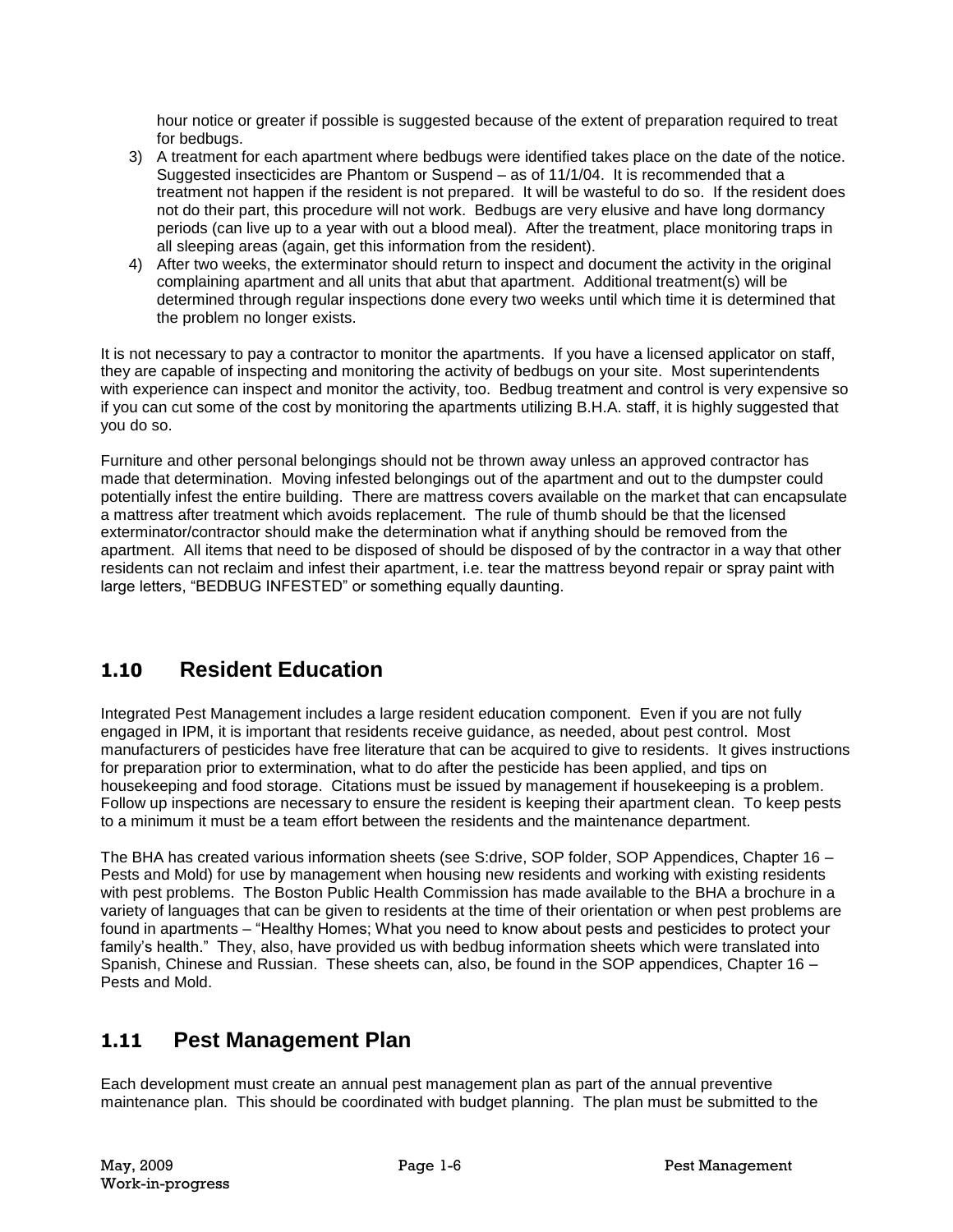Assistant Director of Property Management or Regional Manager by April 1<sup>st</sup>, annually and must include at least the following elements:

- **Schedule -** Describe how many units are part of the IPM plan, frequency and number of return visits  $\bullet$ and monitoring.
- **Pest control methods** to be used baits, gels, etc  $\bullet$
- **Pest Problems** Describe current pest problems
- **Education** Describe Resident education plan
- **Call-Backs** Describe Call back procedures; complaints during contract period.
- **Current Contractor** List contractor name, address, PO #, contact person and phone #
- **IPM plan -** Describe in detail the IPM practices in your pest management plan.
- **Other Pertinent Information**

### **1.12 Pest Control Record-Keeping**

#### **License Holder's Responsibility:**

In-house employees who perform pest control services on BHA property must maintain records of **all**  pesticide usage by filling out the **BHA Pest Control Service Record form**. See S:drive, SOP folder - SOP Appendices for a copy of this form. The information recorded on these forms will be submitted to the State annually as part of the Pesticide Usage Reporting process See S:drive, SOP folder – SOP Appendices for information on Pesticide Use Reporting to the State. In-house employees who perform pest control services on BHA property are required to keep a copy of each completed BHA Pest Control Service Record form for his/her own personal records. A copy must also be filed with the corresponding pest control work-order and submitted to the Maintenance Superintendent to file. Pesticide Contractors are responsible for reporting their own usage and is not the responsibility or concern of the BHA.

#### **Maintenance Superintendent's Responsibility:**

The Property Manager or Maintenance Superintendent must insure that all pest control work-orders have a Pest Control Service Record document attached. The Property Manager or Maintenance Superintendent must maintain copies of all pest control work-orders and pest control service records in their Service Record **Binder** 

#### **Program Maintenance Supervisor's Responsibility:**

The PMS should on a yearly basis, gather the pesticide usage reports from their pesticide applicators and forward to the Service Programs Coordinator at Central Services. He/she will compile all the reports and submit them to the State annually with insurance information from the Risk Management Department. The information provided by the in-house licensed personnel on the BHA Pest Control Service Record forms is the pesticide usage information that will be submitted to the State annually. This must include all pesticides used. Remember that products available to the general public must still be reported by the B.H.A. such as Round Up for weed control.

#### **Outside Contractor's Responsibility:**

Outside Pest Control Contractors can use the BHA Pest Control Service Form or may use an equivalent form developed by the Contractor. If the contractor chooses to use their own form, the B.H.A. manager should review it and approve its content prior to the start of the contract.

All record of inspections/treatments shall be maintained in the Preventive Maintenance Annual Service Record Binder.

### **1.13 Mold and Mildew**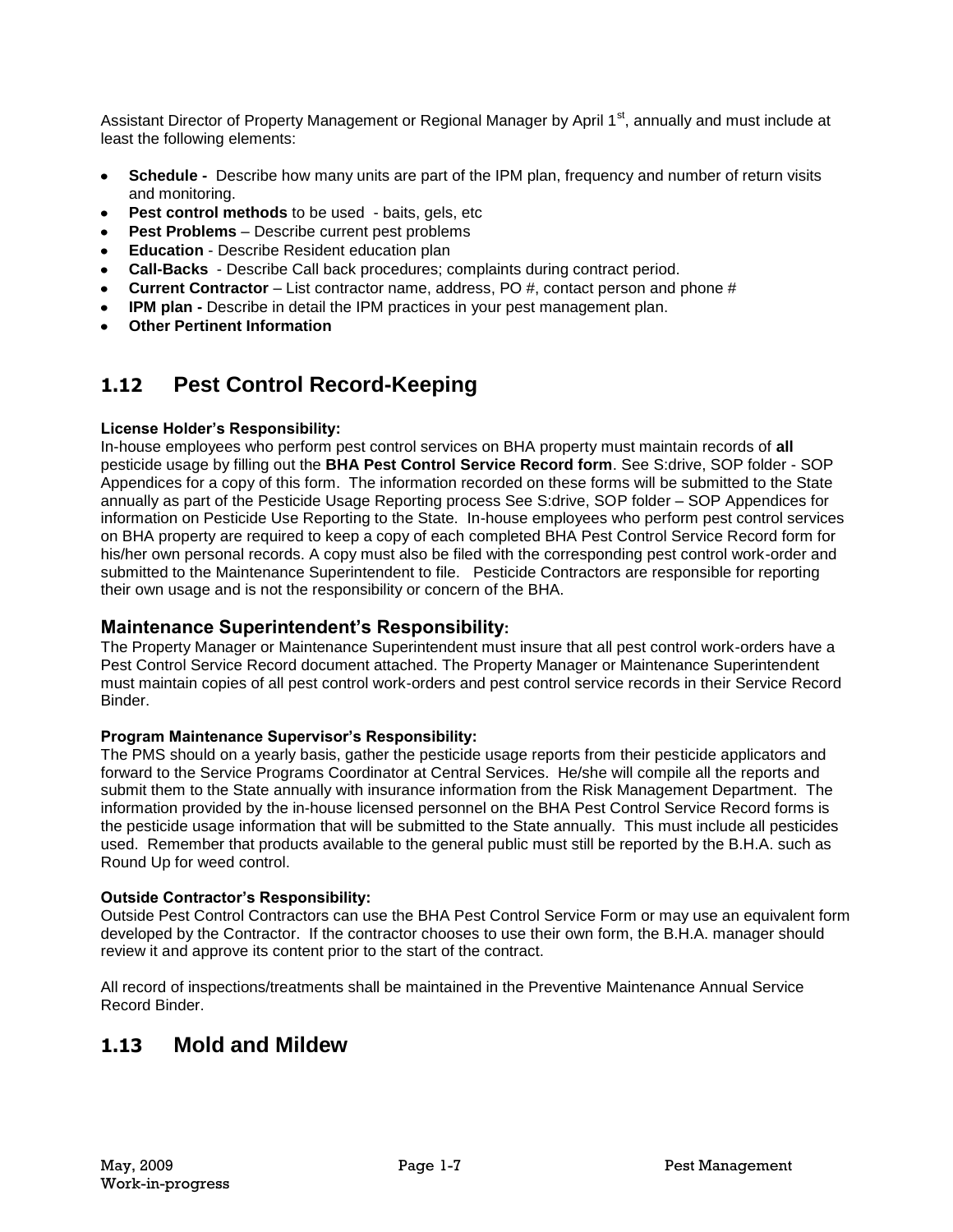Mold and Mildew generally grow where there is a combination of moisture and lack of ventilation. Staff needs to identify the area and investigate the source of moisture. If the resident references health issues inform Management of this condition.

- $\bullet$ Roof and drain areas need to be investigated.
- Building envelope, window and flashing need to be examined.  $\bullet$
- Plumbing and steam leaks need to be addressed.  $\bullet$
- Housekeeping issues need to be addressed, dryer exhausts and humidifiers.

Once the introduction of moisture has been repaired, staff should focus on cleaning the area thoroughly. Use of all necessary protection should be used during this work. Review the Material Safety Data Sheets [MSDS] for all chemicals and cleaners before starting work. Residents should vacate the work area and it should be adequately ventilated. Stain-kill and repaint areas of cleaned surfaces.

Mold and mildew can grow in an apartment when there is excess moisture. Correcting a mold/mildew problem is a multi- step process:

#### **1.13.1 Determine the source of the moisture**

*The water may be a BHA (as landlord) problem if it is caused by:*

- Roof leak  $\bullet$
- Exterior wall leaks
- Leaks around windows
- Plumbing leak, including hot & cold water supply or drains
- Steam leak

*The water may be a resident problem if it is caused by:*

- Excessive steam-type cooking
- Use of humidifiers
- Excessive showers
- Improperly vented dryers
- Lack of turning on heat
- Or a combination of the above without opening windows or using fans

Or, water could be coming from a combination of these sources.

#### **1.13.2 Repair the leak(s)**

If it is a BHA responsibility, fix the source of the leak immediately or as quickly as possible. BHA Maintenance Services Division crew members are available to assist with roof leaks or leaks in exterior walls or around windows. Development crews should fix all plumbing and steam leaks.

#### **1.13.3 Dry out the apartment**

Give the apartment some time to dry out – use fans and/or de-humidifiers if practical.

#### **1.13.4 Provide resident education**

If it is a resident-caused problem (or the resident is contributing in some way) provide the resident with the resident flyer, and show them – by on-site demonstration as much as possible - the types of things they can do to prevent the water build up. Use the information sheet (see appendix).

#### **1.13.5 Repair the damage**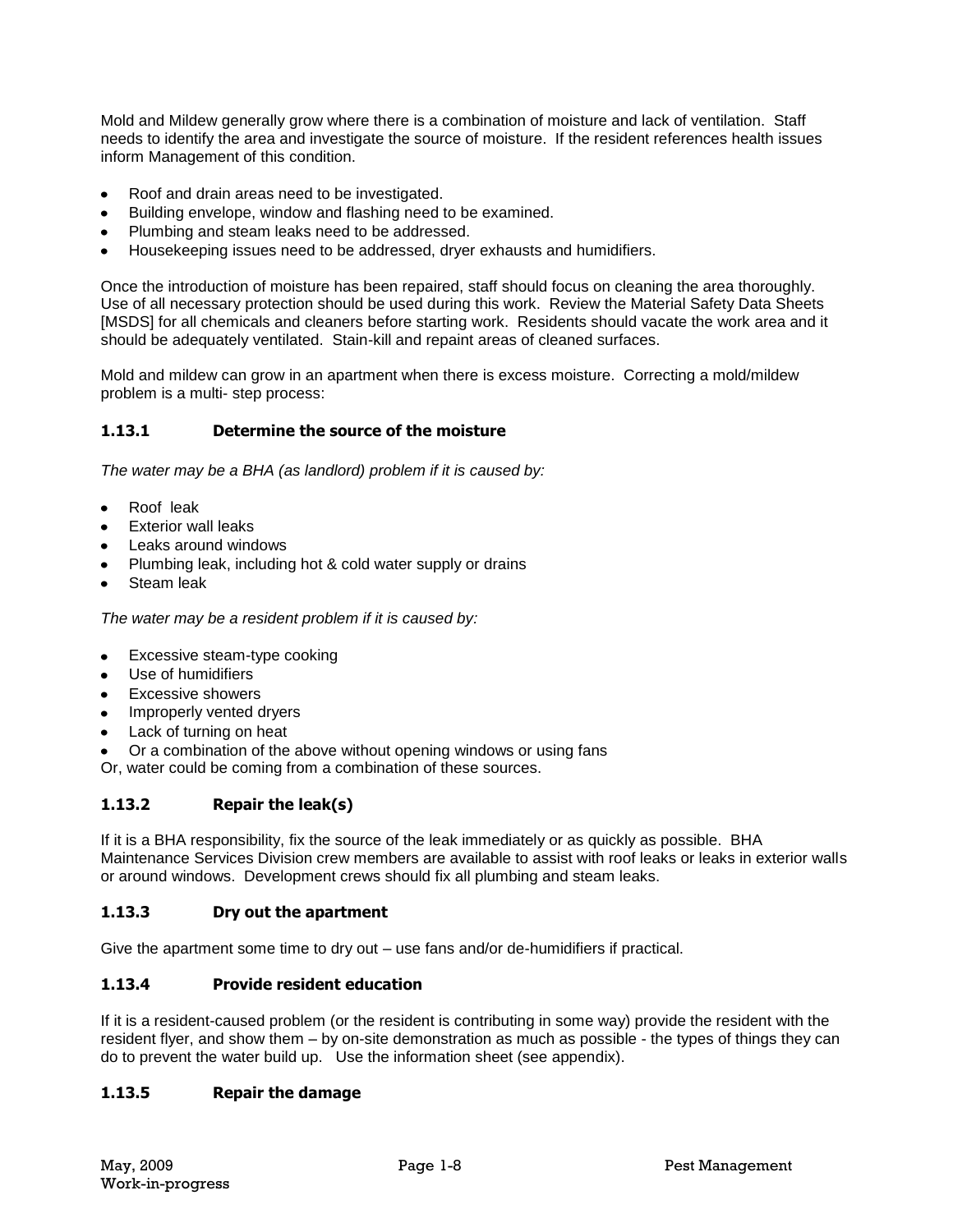Regardless if the initial cause was a BHA or a Resident responsibility, BHA must repair the damage unless the mold/mildew is limited to the tile areas of the bathroom, in which case the resident is responsible for cleaning it.

In most cases, the mold is limited to painted surfaces. To correct the problem:

Wash thoroughly with TSP or other detergent. TSP has almost no odor and can be very effective or you can use another type of cleaner. Use rags or sponges; dispose of them after use so as not to spread mold spores.

You may want to ask the resident to leave the apartment during remediation so that the odors from the materials you will use will not bother them. Also be sure to ventilate the area well while you are working to reduce the length of time that odors remain. However, you do not want to create too much of a cross ventilation because the wind created can spread mold spores from one place to another inside the apartment

After washing down the mold thoroughly, allow to thoroughly dry. Then paint the area with stain kill (alcohol based). Allow to dry thoroughly, and put on a final coat of paint. It may be necessary to paint a whole wall or ceiling even if you are only patching a small area.

If the mold or mildew has gone deeper than the surface of the wall or ceiling, i.e. penetrated through the plaster or wall board, you may need to remove a section of plaster or wall board completely. In this case, be sure to cut around the entire section affected by mold and dry out the wall behind the area completely. Then replace the plastering or wallboard, and finish as usual with primer and paint.

#### **1.13.6 Protection for workers**

While cleaning mold, the workers should wear skin, eye and respiratory protection. Gloves should be. Regular household rubber gloves are appropriate. Goggles should be worn which are designed to prevent the entry of dust and small particles. Do not use plain safety glasses or goggles with vent holes.

In addition, respirators should be worn. Most painters have already been fitted for respirators. For laborers, you should obtain at least N-95 respirator or HEPA filter cartridge type respirator. These are available through central stores.

#### **1.13.7 General Comments**

Only when you really can't solve the leak – for instance the crew has patched several times and it will not hold – should you decide to move the resident and re-code the unit as uninhabitable until a capital project can fix it.

If the sole source of water is related to resident issues as described above, and you educate the resident and repair the damage, and it recurs, be sure to maintain good documentation of all the corrective actions you have taken. You may need to charge the resident if there are repeated cases of mold growth if there are no BHA-responsibility water leaks in the apartment.

### **1.14 Appendices to this Chapter**

Appendices to this Chapter can be obtained on the Public P: Drive in the folder labeled **SOP Appendices**, in the sub-folder labeled **Chapter 16 – Pests & Mold.** Appendices include Pesticide Licensing information.